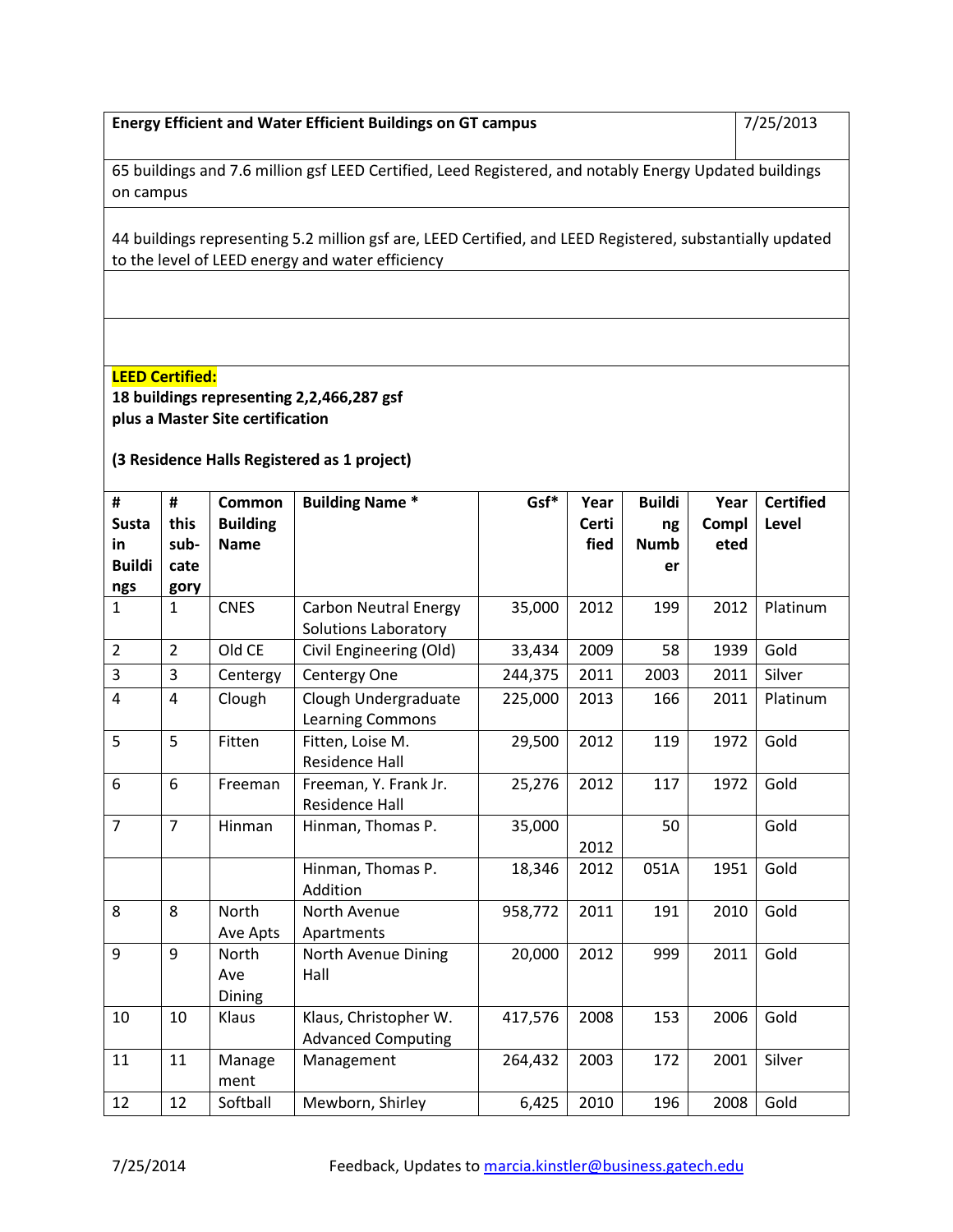|                                  |                    |          |                                   | Stadium       | <b>Clements Softball</b>                           |                                   |      |                   |               |           |
|----------------------------------|--------------------|----------|-----------------------------------|---------------|----------------------------------------------------|-----------------------------------|------|-------------------|---------------|-----------|
| 13                               | 13                 |          | Montag                            |               | Montag, Harold E.                                  | 23,926                            | 2012 | 118               | 1972          | Gold      |
|                                  |                    |          |                                   |               | <b>Residence Hall</b>                              |                                   |      |                   |               |           |
| 14                               | <b>Not</b>         | Phi      |                                   |               | Phi Kappa Tau House                                | 0                                 | 2010 | not GT            | 2010          | Gold      |
|                                  | GT                 | Kappa    |                                   |               |                                                    |                                   |      |                   |               |           |
|                                  |                    | Tau      |                                   |               |                                                    |                                   |      |                   |               |           |
| 15                               | 14                 |          | Student                           |               | Whitehead, Joseph B.                               | 38,750                            | 2013 | 177               | 2002          | Certified |
|                                  |                    | Health   |                                   |               | <b>Student Health Center</b>                       |                                   |      |                   |               |           |
|                                  |                    | Center   |                                   |               |                                                    |                                   |      |                   |               |           |
| 16                               | 15                 |          | Basketba                          |               | Zelnak, Steve & Judy                               | 19,825                            | 2011 | 073B              | 2009          | Gold      |
|                                  |                    | Ш        |                                   |               | <b>Basketball Practice</b>                         |                                   |      |                   |               |           |
|                                  |                    | Facility | Practice                          |               |                                                    |                                   |      |                   |               |           |
| 17                               | 16                 |          | Academy                           |               | Academy of Medicine                                | 19,674                            | 2013 | 198               | 1941          | Gold      |
|                                  |                    | of       |                                   |               |                                                    |                                   |      |                   |               |           |
|                                  |                    |          | Medicine                          |               |                                                    |                                   |      |                   |               |           |
| 18                               | 17                 | Tennis   |                                   |               | <b>Bill Moore Tennis</b>                           | 50,976                            | 2013 | 80                | 1985          | Silver    |
|                                  |                    |          |                                   | Center        |                                                    |                                   |      |                   |               |           |
|                                  |                    |          | Campus                            |               | <b>Master Site</b>                                 |                                   | 2013 |                   |               | 16 points |
|                                  |                    |          |                                   | Certification |                                                    |                                   |      |                   |               |           |
|                                  |                    |          |                                   |               | <b>Total LEED Certified</b>                        | 2,466,287                         |      |                   |               |           |
|                                  |                    |          |                                   |               |                                                    |                                   |      |                   |               |           |
|                                  |                    |          |                                   |               |                                                    |                                   |      |                   |               |           |
|                                  |                    |          | <b>LEED Registered Buildings:</b> |               |                                                    |                                   |      |                   |               |           |
|                                  |                    |          |                                   |               | 8 buildings representing approximately 981,718 gsf |                                   |      |                   |               |           |
| #                                | # this             |          | Common                            |               | <b>Building Name *</b>                             | Gsf*                              |      | <b>Buildi</b>     | Year          |           |
| <b>Sustain</b><br><b>Buildin</b> | sub-               |          | <b>Building</b><br><b>Name</b>    |               |                                                    | <b>Project or</b><br><b>Total</b> |      | ng<br><b>Numb</b> | Compl<br>eted |           |
|                                  | catego             |          |                                   |               |                                                    | <b>Building</b>                   |      | er                |               |           |
| gs<br>19                         | ry<br>$\mathbf{1}$ |          | AMC/                              |               | Alexander,                                         | 182,186                           |      | 73                | 1957          |           |
|                                  |                    |          | McCamish                          |               | William A.                                         |                                   |      |                   |               |           |
|                                  |                    |          | Pavilion                          |               | Memorial                                           |                                   |      |                   |               |           |
|                                  |                    |          |                                   |               | Coliseum                                           |                                   |      |                   |               |           |
| (same                            | $\overline{2}$     |          | <b>ATDC</b>                       |               | Centergy                                           | 32,000                            |      | 176               | 2003          |           |
| as $#3)$                         |                    |          |                                   |               | One/ATDC                                           |                                   |      |                   |               |           |
| 20                               | $\overline{3}$     |          | Challenge                         |               | <b>Challenge Course</b>                            | 43,560                            |      | 201               | 2011          |           |
|                                  |                    |          | Course                            |               | Pavilion                                           |                                   |      |                   |               |           |
| 21                               | Not GT             |          | Chi Psi                           |               | Chi Psi Fraternity                                 |                                   |      | not GT            |               |           |
|                                  |                    |          |                                   |               | at GT                                              |                                   |      |                   |               |           |
| 22                               | 4                  |          | EBB                               |               | Engineered<br>Biosystems                           | 225,000                           |      | no#               |               |           |
|                                  |                    |          |                                   |               | <b>Building</b>                                    |                                   |      | yet               |               |           |
| 23                               | 5                  |          | M or MSE                          |               | MSE Build out                                      | 33,000                            |      | 999               | 2006          |           |
|                                  |                    |          |                                   |               | 2nd Floor                                          |                                   |      |                   |               |           |
| 24                               | 6                  |          | Nano                              |               | Nano Build Out                                     | 194,850                           |      | 181               |               |           |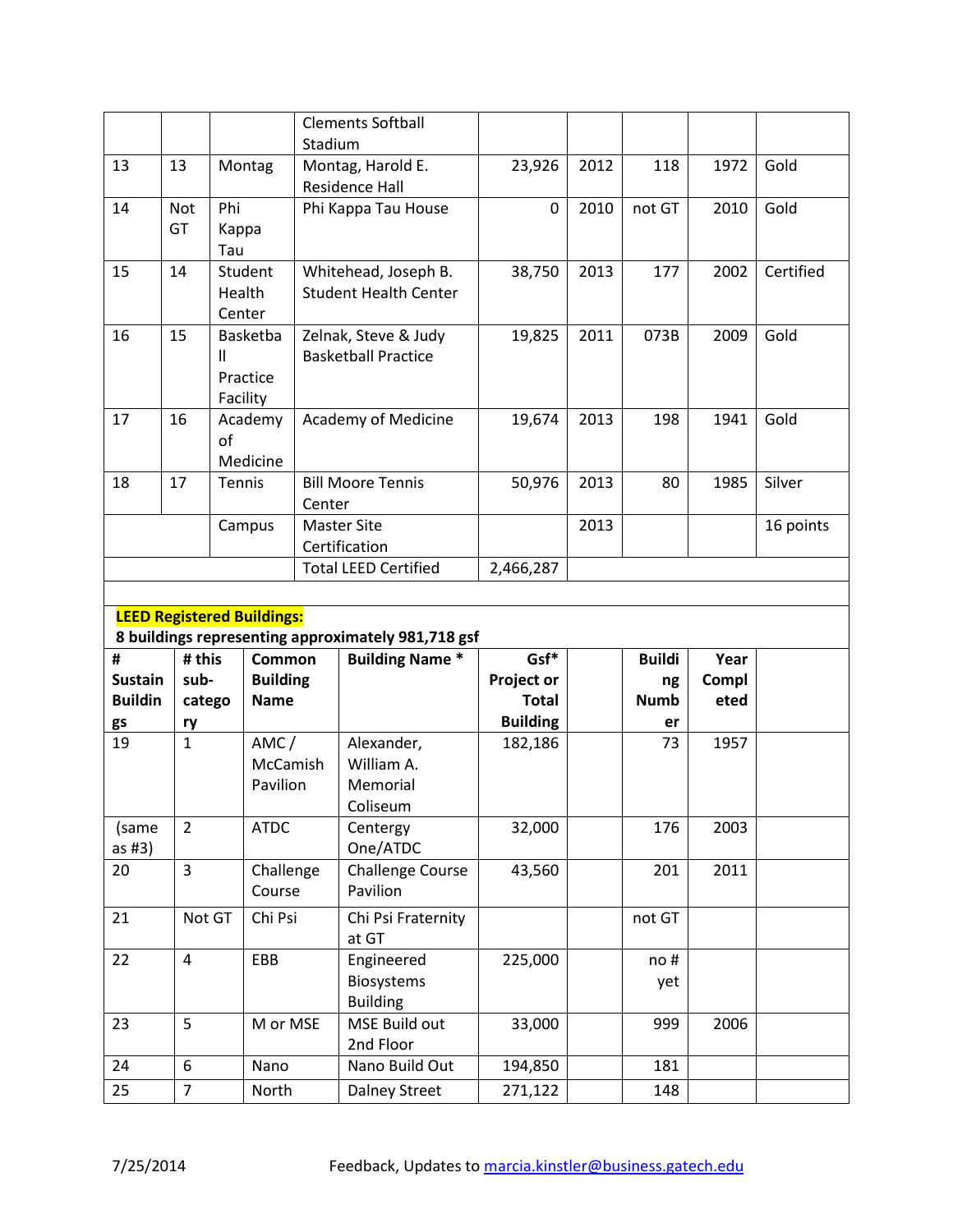|                                 |                | Campus                                  | <b>Parking Deck</b>                                                                               |         |       |               |              |  |  |  |  |
|---------------------------------|----------------|-----------------------------------------|---------------------------------------------------------------------------------------------------|---------|-------|---------------|--------------|--|--|--|--|
| 26                              | 8              | Parking<br>Child                        | Child                                                                                             |         |       |               |              |  |  |  |  |
|                                 |                | Center                                  | Development                                                                                       |         |       |               |              |  |  |  |  |
|                                 |                |                                         | Center                                                                                            |         |       |               |              |  |  |  |  |
|                                 |                |                                         |                                                                                                   |         |       |               |              |  |  |  |  |
|                                 |                |                                         | <b>Total Registered</b>                                                                           | 981,718 |       |               |              |  |  |  |  |
|                                 |                |                                         |                                                                                                   |         |       |               |              |  |  |  |  |
| <b>Energy Updated Buildings</b> |                |                                         |                                                                                                   |         |       |               |              |  |  |  |  |
|                                 |                | 21 buildings representing 1,820,014 gsf |                                                                                                   |         |       |               |              |  |  |  |  |
|                                 |                |                                         | Substantially Energy Efficient Buildings = S; Energy and HVAC efficient buildings = E&H Partially |         |       |               |              |  |  |  |  |
|                                 |                |                                         | Energy and HVAC efficient or some improvements made = P; Do not belong on list = X                |         |       |               |              |  |  |  |  |
| As of 2/2012                    |                |                                         |                                                                                                   |         |       |               |              |  |  |  |  |
|                                 |                | estimate on energy efficiency D&C/ECT   | Energy and HVAC efficient buildings = E&H (Total of 21 buildings in this category)                |         |       |               | ** different |  |  |  |  |
| #                               | # this         | Common                                  | <b>Building Name *</b>                                                                            | Gsf*    | D&C   | <b>Buildi</b> | Year         |  |  |  |  |
| <b>Sustain</b>                  | sub-           | <b>Building</b>                         |                                                                                                   |         | categ | ng            | Compl        |  |  |  |  |
| <b>Buildin</b>                  | catego         | <b>Name</b>                             |                                                                                                   |         | ory   | <b>Numb</b>   | eted         |  |  |  |  |
| gs                              | ry             |                                         |                                                                                                   |         |       | er            |              |  |  |  |  |
| 27                              | $\mathbf{1}$   | 811                                     | 811 Marietta                                                                                      | 44,856  | E&H   | 138           | 1984         |  |  |  |  |
|                                 |                |                                         | Street N.W.                                                                                       |         |       |               |              |  |  |  |  |
| 28                              | $\overline{2}$ | Armstrong                               | Armstrong,                                                                                        | 22,460  | E&H   | 108           | 1969         |  |  |  |  |
|                                 |                |                                         | Arthur H.                                                                                         |         |       |               |              |  |  |  |  |
|                                 |                |                                         | Residence Hall                                                                                    |         |       |               |              |  |  |  |  |
| 29                              | 3              | <b>Brittain</b>                         | Brittain, Marion                                                                                  | 19,990  | E&H   | 12            | 1928         |  |  |  |  |
|                                 |                |                                         | L. Dining Hall                                                                                    |         |       |               |              |  |  |  |  |
| 30                              | 4              | Caldwell                                | Caldwell, Hugh H.                                                                                 | 28,974  | E&H   | 109           | 1969         |  |  |  |  |
|                                 |                |                                         | Residence Hall                                                                                    |         |       |               |              |  |  |  |  |
| 31                              | 5              | <b>CRC</b>                              | Campus                                                                                            | 236,473 | E&H   | 160           | 2004         |  |  |  |  |
|                                 |                |                                         | Recreation                                                                                        |         |       |               |              |  |  |  |  |
|                                 |                |                                         | Center                                                                                            |         |       |               |              |  |  |  |  |
| 32                              | 6              | Carnegie                                | Carnegie,                                                                                         | 10,221  | E&H   | 36            | 1906         |  |  |  |  |
|                                 |                |                                         | Andrew                                                                                            |         |       |               |              |  |  |  |  |
|                                 |                |                                         | Renovation                                                                                        |         |       |               |              |  |  |  |  |
| 33                              | $\overline{7}$ | Family Apt                              | Family                                                                                            | 394,871 | E&H   | 180           | 2004         |  |  |  |  |
|                                 |                |                                         | Apartments                                                                                        |         |       |               |              |  |  |  |  |
| 34                              | 8              | Family Apt                              | Family                                                                                            | 214,903 | E&H   | 182           | 2004         |  |  |  |  |
|                                 |                | Parking                                 | Apartments                                                                                        |         |       |               |              |  |  |  |  |
|                                 |                |                                         | Parking Deck                                                                                      |         |       |               |              |  |  |  |  |
| 35                              | 9              | Folk                                    | Folk, Edwin H.                                                                                    | 28,974  | E&H   | 110           | 1969         |  |  |  |  |
|                                 |                |                                         | <b>Residence Hall</b>                                                                             |         |       |               |              |  |  |  |  |
| 36                              | 10             | Fulmer                                  | Fulmer, Herman                                                                                    | 16,342  | E&H   | 106           | 1969         |  |  |  |  |
|                                 |                |                                         | K. Residence Hall                                                                                 |         |       |               |              |  |  |  |  |
| 37                              | 11             | <b>GLC</b>                              | <b>Global Learning</b>                                                                            | 143,669 | E&H   | 170           | 2001         |  |  |  |  |
|                                 |                |                                         | Center**                                                                                          |         |       |               |              |  |  |  |  |
| 38                              | 12             | Guggenhei                               | Guggenheim,                                                                                       | 24,442  | E&H   | 40            | 1930         |  |  |  |  |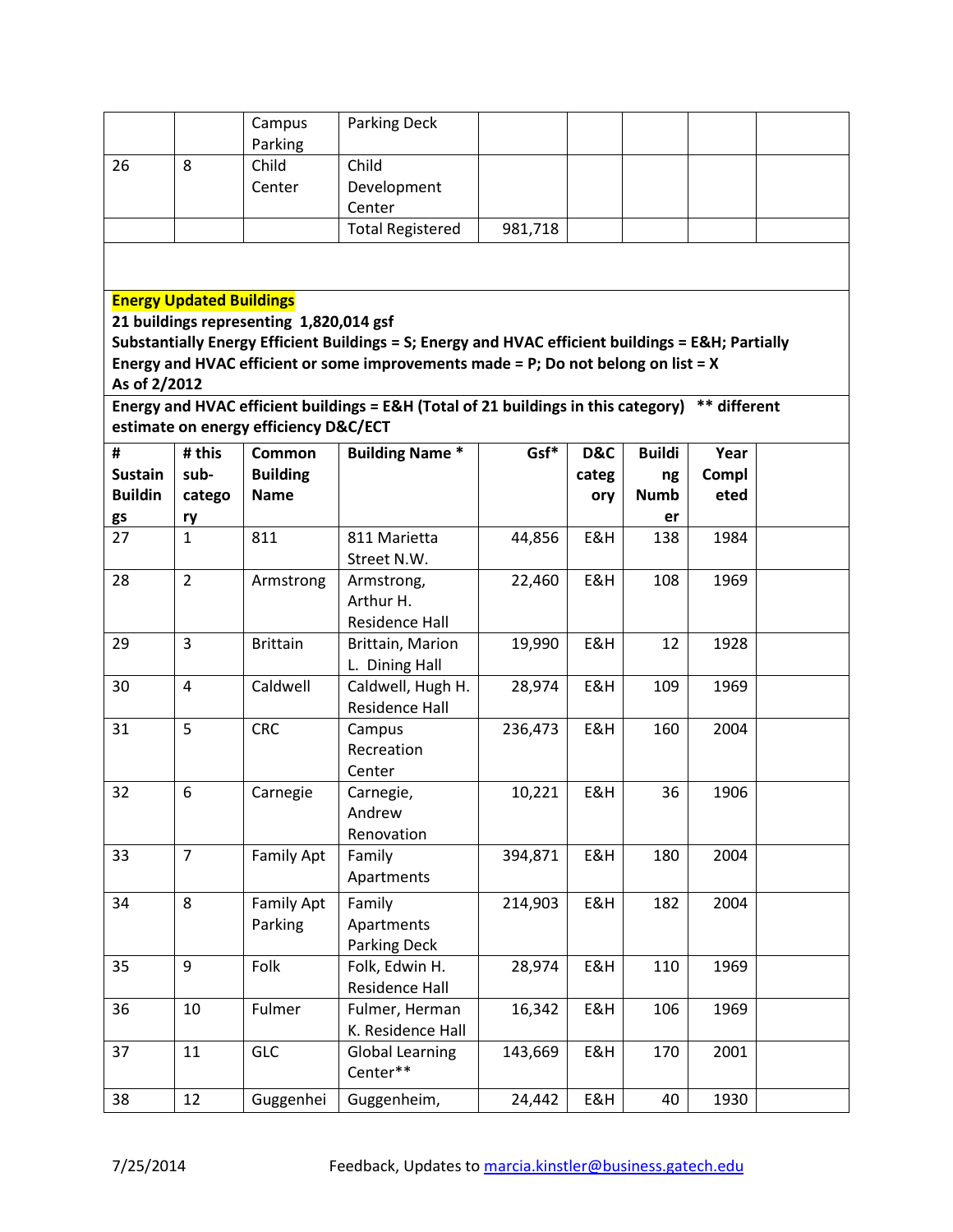|              |                | m                                         | Daniel F.                                                         |           |         |      |      |  |
|--------------|----------------|-------------------------------------------|-------------------------------------------------------------------|-----------|---------|------|------|--|
| 39           | 13             | Harrison                                  | Harrison, George                                                  | 30,526    | E&H     | 14   | 1939 |  |
|              |                |                                           | W. Jr. Residence                                                  |           |         |      |      |  |
|              |                |                                           | Hall                                                              |           |         |      |      |  |
| 40           | 14             | Hefner                                    | Hefner, Ralph A.                                                  | 24,130    | E&H     | 107  | 1969 |  |
|              |                |                                           | <b>Residence Hall</b>                                             |           |         |      |      |  |
| 41           | 15             | Howell                                    | Howell, Clark                                                     | 23,933    | E&H     | 10   | 1939 |  |
|              |                |                                           | <b>Residence Hall</b>                                             |           |         |      |      |  |
| 42           | 16             | <b>HR</b>                                 | Human                                                             | 16,261    | E&H     | 142  | 1984 |  |
|              |                |                                           | Resources (500                                                    |           |         |      |      |  |
|              |                |                                           | Tech Pkwy)                                                        |           |         |      |      |  |
| 43           | 17             | Daycare                                   | Landon, R. Kirk                                                   | 11,743    | E&H     | 791  | 2003 |  |
|              |                |                                           | <b>Learning Center</b>                                            |           |         |      |      |  |
|              |                |                                           | $**$                                                              |           |         |      |      |  |
| 44           | 18             | Love                                      | Love, J. Erskine                                                  | 158,133   | E&H     | 144  | 2000 |  |
|              |                |                                           | Jr. Manufacturin                                                  |           |         |      |      |  |
|              |                |                                           | g                                                                 |           |         |      |      |  |
| 45           | 19             | <b>IBB</b>                                | Petit, Parker H.                                                  | 156,748   | E&H     | 146  | 1999 |  |
|              |                |                                           | Biotechnology**                                                   |           |         |      |      |  |
|              |                | <b>Stamps</b>                             | Stamps<br>Addition**                                              | 27,045    | E&H     | 114A | 1985 |  |
| 46           | 20             | Addition                                  |                                                                   |           |         |      |      |  |
|              |                | Student<br>Commons                        | Stamps, Penny &<br>Roe Student                                    | 21,956    | E&H     | 114  | 1970 |  |
|              |                |                                           | Center                                                            |           |         |      |      |  |
|              |                |                                           | Commons**                                                         |           |         |      |      |  |
| 47           | 21             | <b>CRC</b>                                | <b>CRC Parking Deck</b>                                           | 163,364   | E&H     | 162  | 2003 |  |
|              |                | Parking                                   |                                                                   |           |         |      |      |  |
|              |                |                                           | Total of E&H sf                                                   | 1,820,014 |         |      |      |  |
|              |                |                                           | (per D&C)                                                         |           |         |      |      |  |
|              |                |                                           | Total sf of LEED                                                  | 5,268,019 |         |      |      |  |
|              |                |                                           | cert, LEED Reg,                                                   |           |         |      |      |  |
|              |                |                                           | and E&H                                                           |           |         |      |      |  |
|              |                | <b>Significantly Energy Retrofit</b>      |                                                                   |           |         |      |      |  |
|              |                | 19 Buildings representing 2,359,187 gsf   |                                                                   |           |         |      |      |  |
|              |                | <b>Significantly Energy Retrofit = S;</b> |                                                                   |           |         |      |      |  |
|              |                |                                           | Partially Energy and HVAC efficient or some improvements made = P |           |         |      |      |  |
| As of 2/2012 |                |                                           |                                                                   |           |         |      |      |  |
| 48           | $\mathbf{1}$   | 430N                                      | 430 Tenth Street                                                  | 46,678    | P       | 61   | 1983 |  |
| 49           | $\overline{2}$ | 430S                                      | (North)<br>430 Tenth Street                                       | 39,483    | P       | 061A | 1984 |  |
|              |                |                                           | (South)                                                           |           |         |      |      |  |
|              |                |                                           |                                                                   |           |         |      |      |  |
| 50           | 3              | <b>SEB</b>                                | Allen, Lamar                                                      | 33,030    | $\sf S$ | 145  | 1998 |  |
|              |                |                                           | Sustainable                                                       |           |         |      |      |  |
|              |                |                                           | Education                                                         |           |         |      |      |  |
| 51           | 4              | <b>Boggs</b>                              | Boggs, Gilbert                                                    | 152,751   | P       | 103  | 1970 |  |
|              |                |                                           | Hillhouse                                                         |           |         |      |      |  |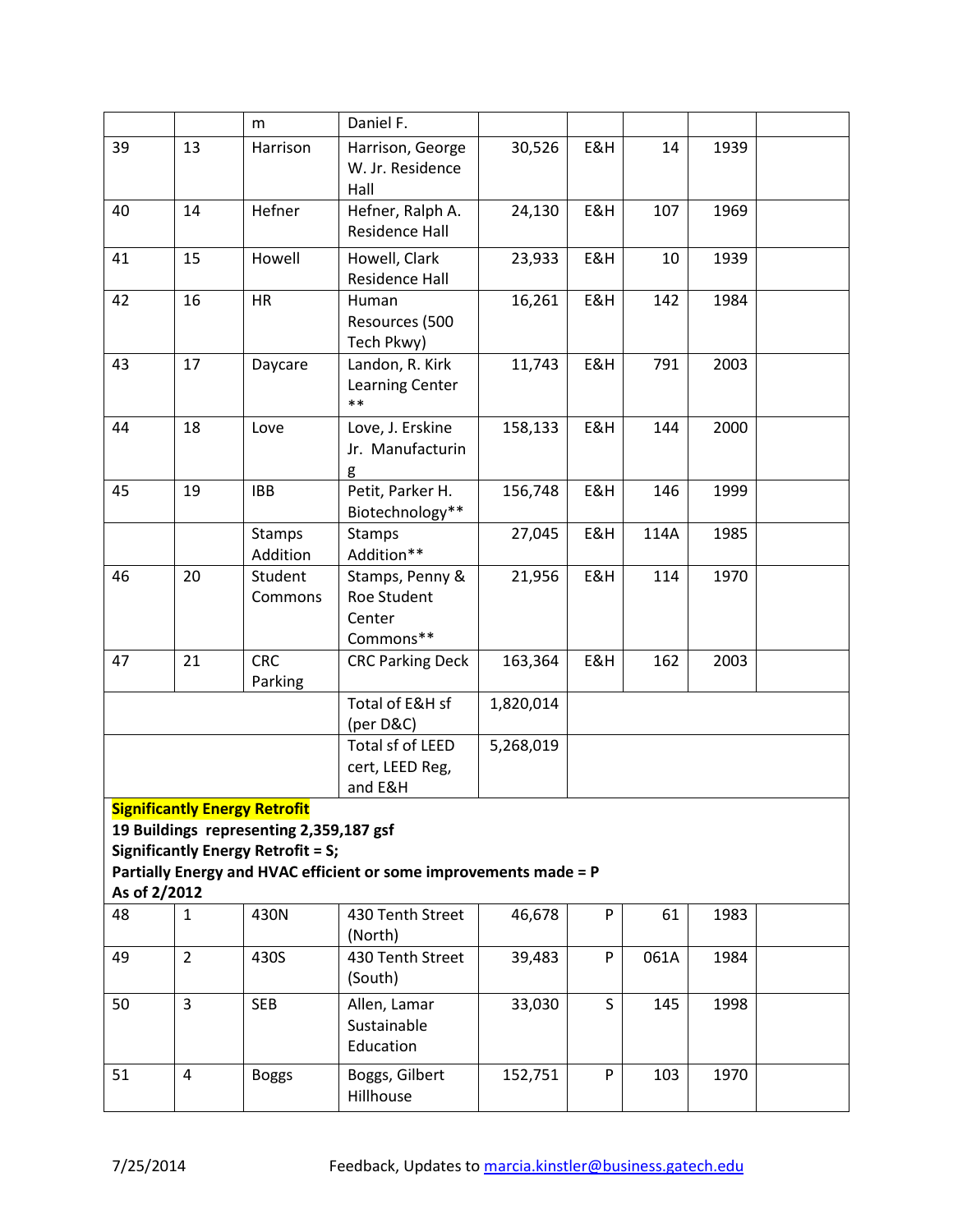| 52               | 5              | <b>Bunger</b><br>Henry           | Bunger-Henry                                                         | 151,265   | P         | 86             | 1964 |  |
|------------------|----------------|----------------------------------|----------------------------------------------------------------------|-----------|-----------|----------------|------|--|
| 53               | 6              | <b>EDB</b>                       | Economic<br>Development<br>Buildings**                               | 67,423    | ${\sf P}$ | 173            | 2001 |  |
| 54               | $\overline{7}$ | Cherry<br>Emerson                | Emerson, Cherry<br>L.                                                | 15,579    | P         | 66             | 1959 |  |
| 55               | 8              | Price                            | Gilbert, Judge S.<br><b>Price Memorial</b><br>Library                | 99,832    | P         | 77             | 1953 |  |
| 56               | 9              | <b>MRDC</b>                      | Manufacturing<br>Related<br><b>Disciplines</b><br>Complex            | 121,973   | ${\sf P}$ | 135            | 1995 |  |
| (Same<br>as #24) | 10             | Nano                             | Marcus<br>Nanotechnology                                             | 194,850   | S         | 181            | 2008 |  |
| 57               | 11             | <b>NARA</b><br><b>Structures</b> | <b>NARA Structures</b><br>Lab                                        | 29,012    | P         | 149            | 1998 |  |
| 58               | 12             | O'Keefe                          | O'Keefe, Daniel<br>C.                                                | 110,058   | ${\sf P}$ | 33             | 1924 |  |
| 59               | 13             | <b>MSE</b>                       | Robinson,<br>Glen P. (East)<br>Molecular<br>Science &<br>Engineering | 292,838   | S         | 167            | 2006 |  |
| 60               | 14             | <b>Skiles</b>                    | Skiles, William<br>Vernon<br>Classroom<br><b>Building</b>            | 139,914   | P         | $\overline{2}$ | 1959 |  |
| 61               | 15             | Flag<br><b>Building</b>          | Smithgall,<br>Charles A. Jr.<br><b>Student Services</b>              | 42,598    | P         | 123            | 1990 |  |
| 62               | 16             | Swann                            | Swann, Janie<br>Austell<br>Renovation                                | 31,154    | S         | 39             | 2007 |  |
| 63               | 17             | Tech<br>Square<br>Parking        | Technology<br><b>Square Parking</b><br><b>Deck</b>                   | 475,679   | ${\sf P}$ | 174            | 2002 |  |
| 64               | 18             | <b>TRSB</b>                      | Technology<br>Square Research<br>Building**                          | 215,248   | P         | 175            | 2001 |  |
| 65               | 19             | <b>BME</b>                       | Whitaker, U.A.<br>Biomedical<br>Engineering                          | 99,822    | S         | 165            | 2002 |  |
|                  |                |                                  | Total sf<br>Significantly or<br>Partially Updated                    | 2,359,187 |           |                |      |  |